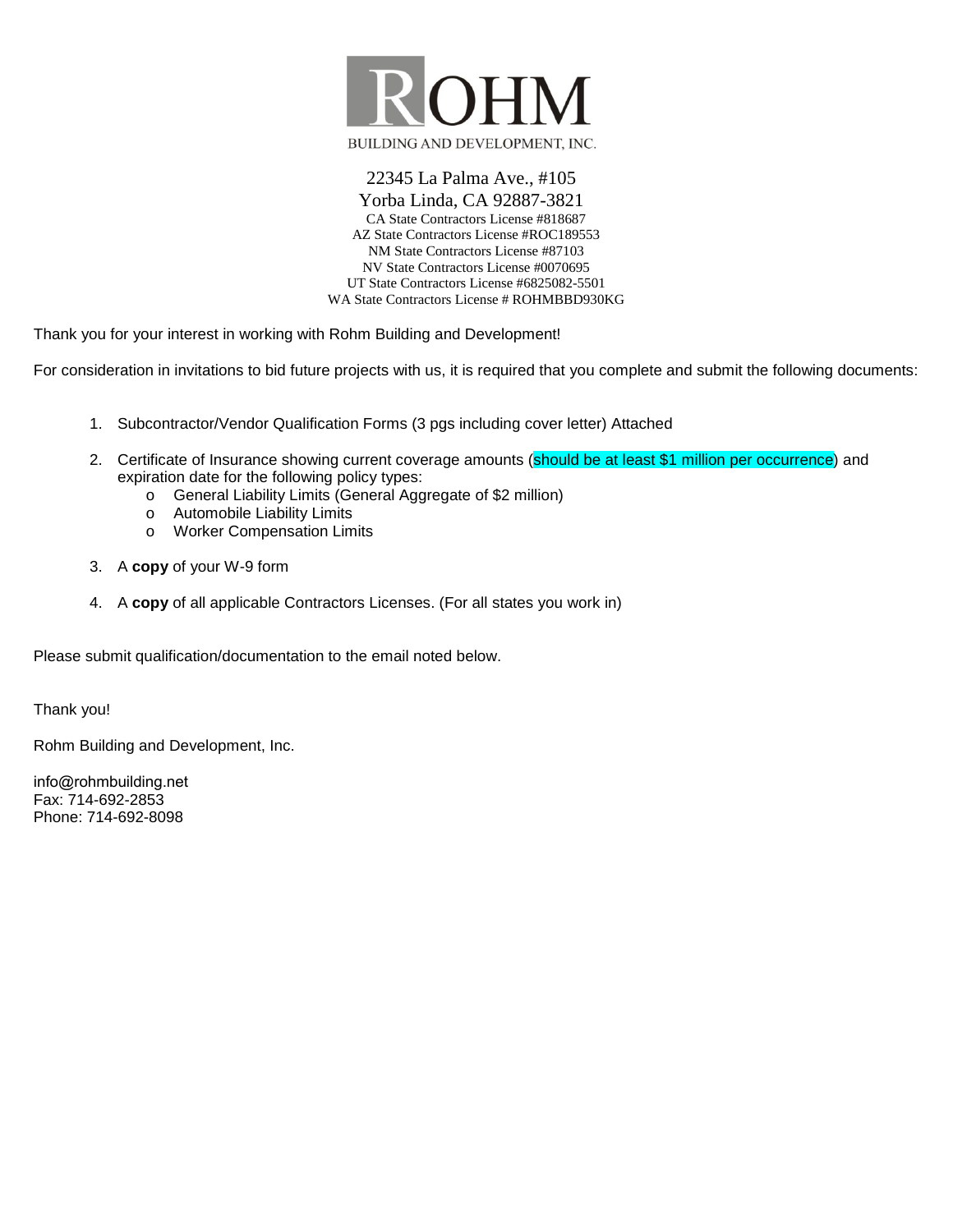| <b>Company Name:</b>           |                                                 |        | Date:  |
|--------------------------------|-------------------------------------------------|--------|--------|
| <b>Licensing Information:</b>  | Please attach a copy of all applicable licenses |        |        |
| Contractors License No:        |                                                 | State: | Class: |
| <b>Contractors License No:</b> |                                                 | State: | Class: |
| Contractors License No:        |                                                 | State: | Class: |

## **Please list three construction references (provide list of current and past companies & projects):**

| <b>Contact Name:</b>                                                                                                                    | Email:             |                         |    | Telephone:        |                                  |  |  |  |  |  |  |  |  |  |
|-----------------------------------------------------------------------------------------------------------------------------------------|--------------------|-------------------------|----|-------------------|----------------------------------|--|--|--|--|--|--|--|--|--|
| Project Title & Location:                                                                                                               |                    | Amount:                 | \$ | Yr. Comp:         |                                  |  |  |  |  |  |  |  |  |  |
| <b>Contact Name:</b>                                                                                                                    | Email:             |                         |    | Telephone:        |                                  |  |  |  |  |  |  |  |  |  |
| Project Title & Location:                                                                                                               |                    | Amount:                 | \$ | Yr. Comp:         |                                  |  |  |  |  |  |  |  |  |  |
| Contact Name:                                                                                                                           | Email:             |                         |    | Telephone:        |                                  |  |  |  |  |  |  |  |  |  |
| Project Title & Location:                                                                                                               |                    | Amount:                 | \$ | Yr. Comp:         |                                  |  |  |  |  |  |  |  |  |  |
|                                                                                                                                         |                    |                         |    |                   |                                  |  |  |  |  |  |  |  |  |  |
| <b>EXPERIENCE</b>                                                                                                                       |                    |                         |    |                   |                                  |  |  |  |  |  |  |  |  |  |
| 1. Have you had Litigation in the past 5 years? $\Box$ Yes $\Box$ No (If yes, provide details/unresolved issues)                        |                    |                         |    |                   |                                  |  |  |  |  |  |  |  |  |  |
| 2. Are there any judgments, claims or suits pending or outstanding against you? $\Box$ Yes $\Box$ No                                    |                    |                         |    |                   |                                  |  |  |  |  |  |  |  |  |  |
| 3. Ever failed to complete a project?<br><br><br>Yes $\Box$ No (If yes, provide and details/unresolved issues)                          |                    |                         |    |                   |                                  |  |  |  |  |  |  |  |  |  |
| 4. List your company's backlog (total work in progress and under contract, but not yet started) as of today and for the next two years: |                    |                         |    |                   |                                  |  |  |  |  |  |  |  |  |  |
| Backlog as of today:<br>$\sqrt[6]{\frac{1}{2}}$                                                                                         | $0-12$ months: $$$ |                         |    | 12-24 months: $$$ |                                  |  |  |  |  |  |  |  |  |  |
| \$<br>5. Project Size: Largest:                                                                                                         | Smallest: \$       |                         |    | Average: \$       |                                  |  |  |  |  |  |  |  |  |  |
|                                                                                                                                         |                    |                         |    |                   | Total for the Past Five Years \$ |  |  |  |  |  |  |  |  |  |
|                                                                                                                                         |                    |                         |    |                   |                                  |  |  |  |  |  |  |  |  |  |
| 7. Provide Experience Modification Rate (EMR)                                                                                           |                    |                         |    |                   |                                  |  |  |  |  |  |  |  |  |  |
| <b>Current EMR:</b>                                                                                                                     | 2014 EMR:          | 2013 EMR:               |    | 2012 EMR:         |                                  |  |  |  |  |  |  |  |  |  |
| <b>SAFETY</b>                                                                                                                           |                    |                         |    |                   |                                  |  |  |  |  |  |  |  |  |  |
| Name of Safety Professional:                                                                                                            |                    |                         |    |                   |                                  |  |  |  |  |  |  |  |  |  |
| Title:<br>Phone Number:                                                                                                                 | Fax:               | Email:                  |    |                   |                                  |  |  |  |  |  |  |  |  |  |
| 1. Drug Free Work Policy □ Yes □ No                                                                                                     |                    |                         |    |                   |                                  |  |  |  |  |  |  |  |  |  |
| 2. Have had an OSHA citation, fine, or violation in past 5 years? Some Nessanglet <i>yes, provide details/unresolved issues</i> )       |                    |                         |    |                   |                                  |  |  |  |  |  |  |  |  |  |
| 3. Does your company have a written safety plan? $\Box$ Yes $\Box$ No                                                                   |                    |                         |    |                   |                                  |  |  |  |  |  |  |  |  |  |
| 4. Do you have and have you implemented the OHSA 10 and OHSA 30 training requirements for your employees, $\Box$ Yes $\Box$ No          |                    |                         |    |                   |                                  |  |  |  |  |  |  |  |  |  |
| If yes, is it documented? $\Box$ Yes $\Box$ No                                                                                          |                    |                         |    |                   |                                  |  |  |  |  |  |  |  |  |  |
| 5. Do you have on-site personnel trained to perform First Aid and CPR?                                                                  |                    | $\Box$ No<br>$\Box$ Yes |    |                   |                                  |  |  |  |  |  |  |  |  |  |
| 6. Does your competent person have the proper certification cards? $\Box$ Yes $\Box$ No                                                 |                    |                         |    |                   |                                  |  |  |  |  |  |  |  |  |  |
| 7. Do you have regular site safety inspections? The Yes Theory                                                                          |                    |                         |    |                   |                                  |  |  |  |  |  |  |  |  |  |
| 8. Do you subcontract work out to others? Ves No (If yes, do you insure they follow the proper safety requirements? Yes No              |                    |                         |    |                   |                                  |  |  |  |  |  |  |  |  |  |